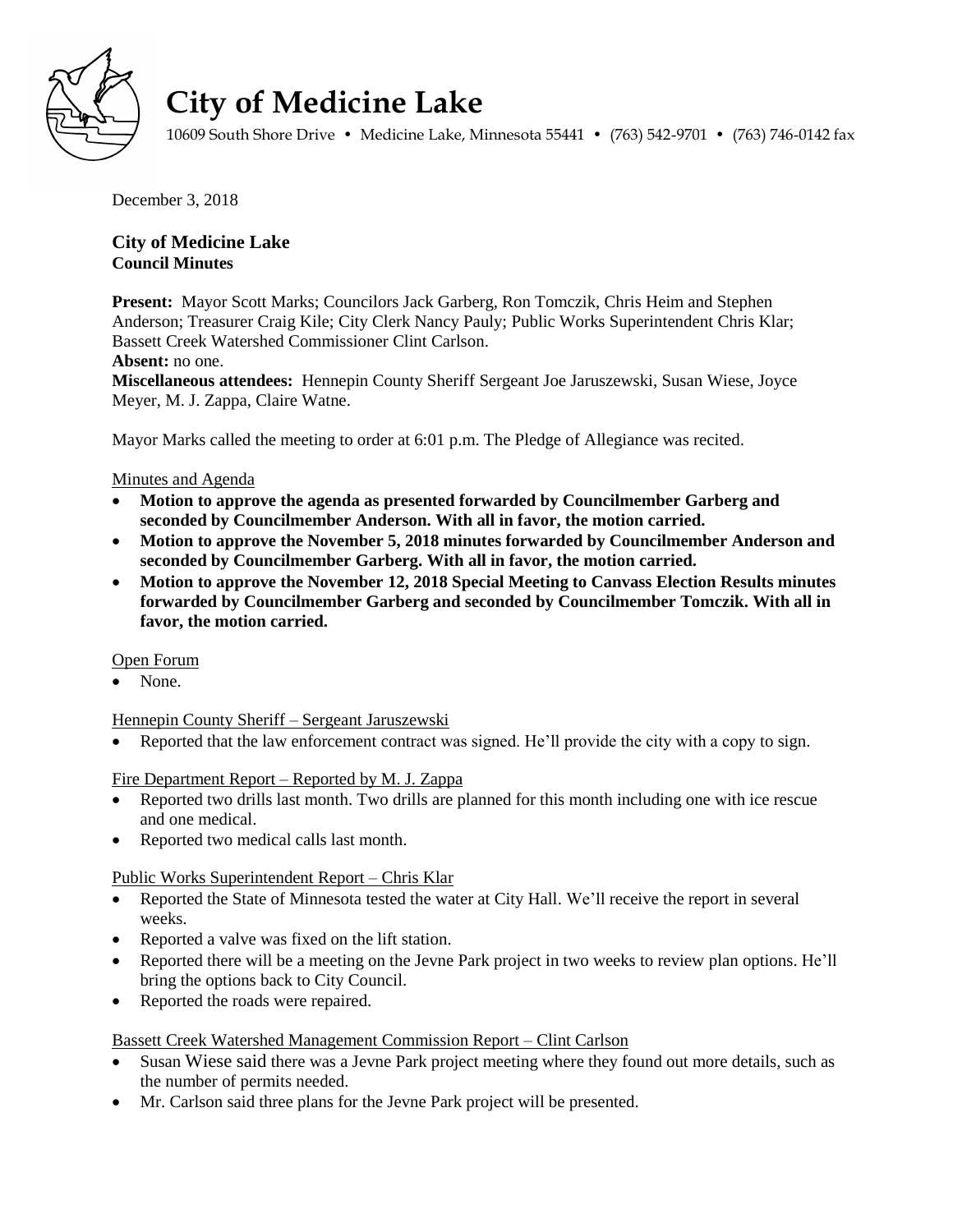## Treasurer's Report – Craig Kile

- Receipts in reporting period: \$4,492
- Receipts year to date: \$353,081
- Disbursements in reporting period: \$45,726
- Disbursements year to date: \$640,111
- **Motion to approve the summary spending, receipts and cash balances through December 2, 2018 forwarded by Mayor Marks and seconded by Councilmember Garberg. With all in favor, the motion carried.**
- **Motion to approve Resolution 18-14 APPROVING THE TAX LEVY of \$453,700 FOR TAXES PAYABLE IN 2019 forwarded by Councilmember Heim and seconded by Councilmember Garberg. With all in favor, the motion carried.**

## Officer Reports:

## Councilmember Garberg

- Reported the roads have been milled and filled.
- Reported he told the snow plow folks to use 20% salt and 80% sand.
- **Motion to approve Resolution 18-13 approving the Hennepin County User Agreement for the aerial imaging system forwarded by Councilmember Garberg and seconded by Councilmember Anderson. With all in favor, the motion carried.**

## Councilmember Tomczik

- Inquired about the status of the meeting for 161 Peninsula Road. Mayor Marks will follow up on it.
- Reported we received a grant for \$717 for recycling.

## Councilmember Heim

- Reported he is working with SEH to fill out the grant paperwork for the grant in the amount of approximately \$90K.
- Reported he and Mr. Klar are working well together with lots of communications and check and balance with his new position as Public Works Superintendent and sizeable projects.

## Councilmember Anderson

- Reported he is finishing the rental inspections. One is still outstanding.
- Reported he will start the rental license renewals.

#### Mayor Marks

• The Hutton House parking was discussed. The Hutton House needs to be more sensitive to the issue and another conversation needs to be held with them.

## New Business

- **Motion to approve Resolution 18-15 RESOLUTION DESIGNATING A POLLING PLACE forwarded by Councilmember Heim and seconded by Councilmember Anderson. With all in favor, the motion carried.**
- **Motion to approve Resolution 18-16 A RESOLUTION AUTHORIZING THE SUBMITTAL OF THE MEDICINE LAKE 2040 COMPREHENSIVE PLAN UPDATE DRAFT TO METROPOLITAN COUNCIL AS REQUIRED BY MINNESOTA STATE LAW (METROPOLITAN LAND PLANNING ACT) forwarded by Councilmember Garberg and seconded by Councilmember Heim. With all in favor, the motion carried.**
- Councilmember Garberg asked who is in charge of City Hall and its maintenance. It wasn't clear so Councilmember Garberg said he would oversee it.